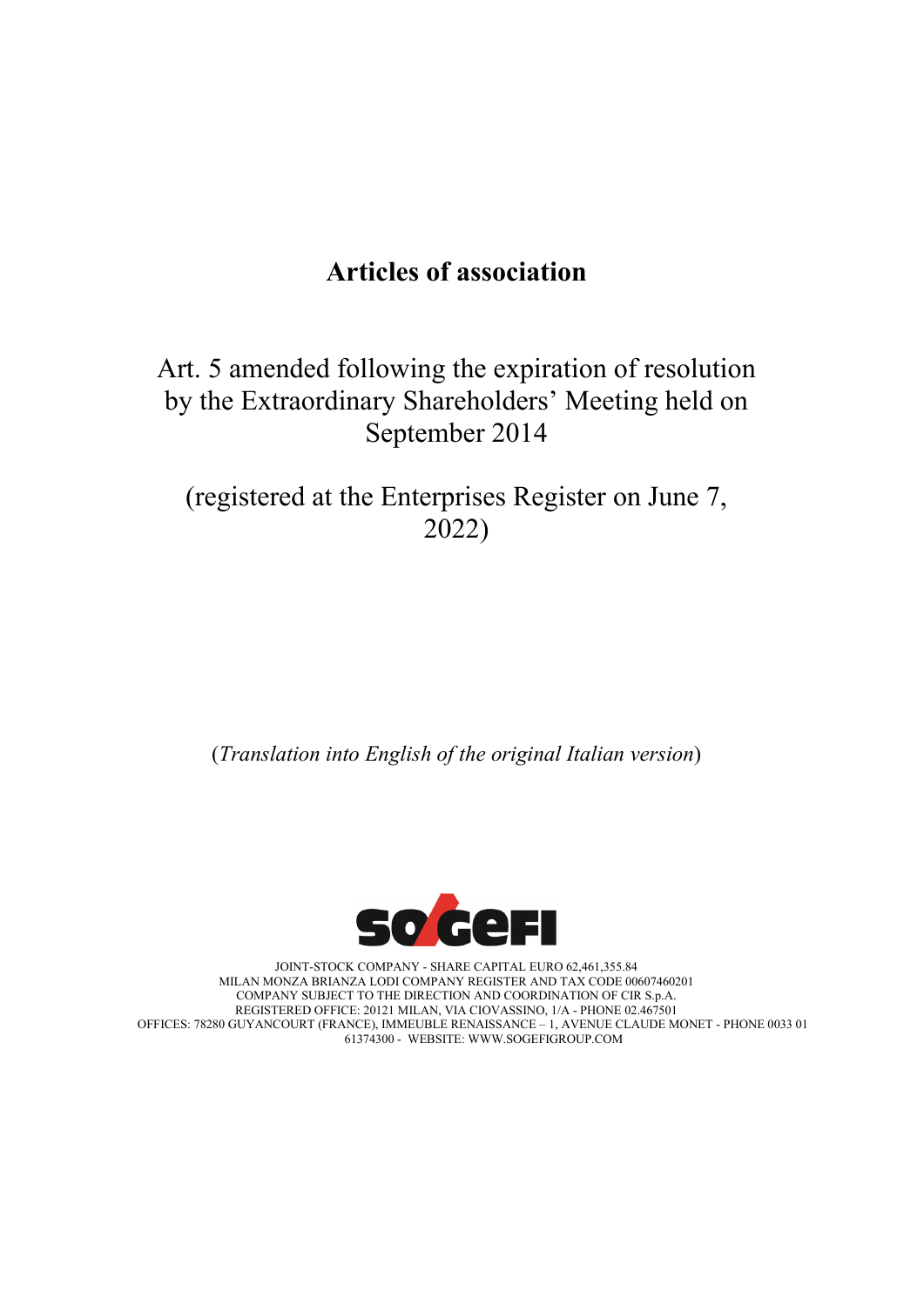#### BY-LAWS

#### NAME - OBJECT - REGISTERED OFFICES - DURATION

Art. 1) A joint-stock company is formed under the name of:

## "SOGEFI S.p.A."

Art. 2) The objects of the Company, which must not gather savings in any form, are to purchase, hold and sell equity investments in other companies or businesses and to manage assets.

In this regard, the Company may carry out all security, real estate, financial, commercial and industrial transactions deemed useful by the Board of Directors, as well as give guarantees and endorsements of any kind to third parties, including group companies and bodies, whose corporate objects may be dissimilar to its own, and in general give secured and other guarantees for the commitments of other parties.

The Company may also take direct or indirect interests or equity holdings in other companies or businesses whose objects are similar to or related to or connected with its own.

Art. 3) The Company's registered offices are in Milan.

The Board of Directors may establish or close, at any time, secondary offices, branches, agencies, representative offices, warehouses and depots, both in Italy and abroad.

For all relations with the Company, the elected domicile of each shareholder is deemed to be the address recorded in the Shareholders' register.

Art. 4) The duration of the Company is fixed until December thirty-one two thousand and fifty (December 31, 2050).

The duration of the Company may be extended or the Company may be wound up early by an extraordinary resolution of the Shareholders.

#### SHARE CAPITAL

Art. 5) The share capital amounts to Euro 62,461,355.84 (sixty-two million four hundred and sixty-one thousand three hundred and fifty-five euros and eighty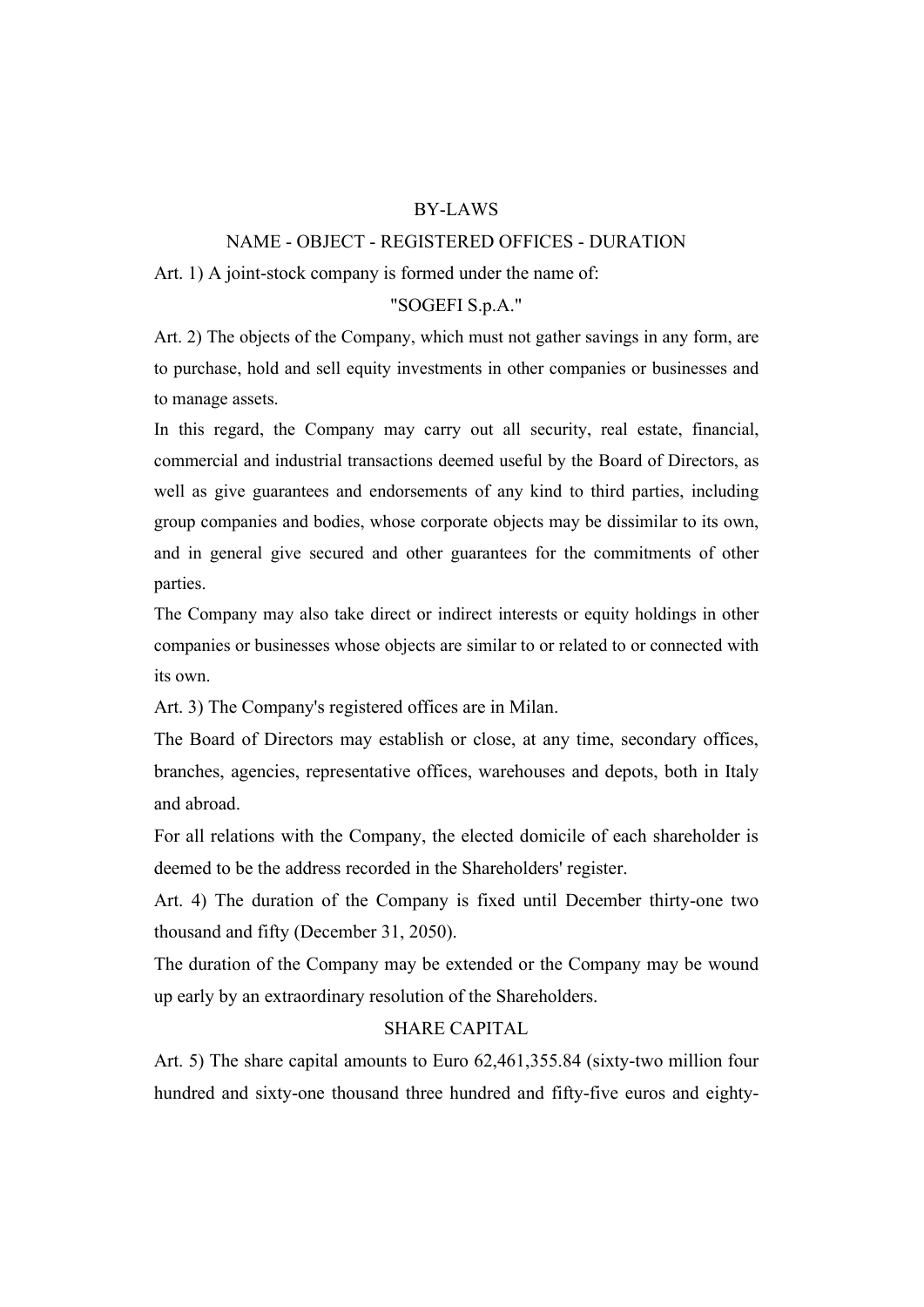four cents) and is represented by 120,117,992 (one hundred and twenty million one hundred and seventeen thousand nine hundred ninety-two) ordinary shares of par value Euro 0.52 (fifty-two cents) each.

All shares may be grouped in blocks or certificates, as requested or deemed appropriate.

Share capital may be increased by issuing ordinary shares and/or savings shares and/or other categories of share; holders of the various categories of share have the right to subscribe, in proportion to their interest in each category, for new shares issued in that category and, failing this or for the difference, for shares in the other categories.

Resolutions to issue new shares with the same characteristics as those already issued, or with other characteristics, whether via a capital increase or by the conversion of ordinary shares and/or savings shares and/or other categories of share, will not require further approval from the special meetings of the holders of the various categories of share.

Art. 6) Paid-up shares are registered in the name of the holder and may be converted into bearer shares or vice versa, unless this is forbidden by law.

Art. 7) The General Meeting may resolve to reduce capital, including via the assignment to individual Shareholders or groups of Shareholders of specific corporate assets or shares or quotas in other businesses in which the Company has an interest, all without prejudice to the requirements of arts. 2327 and 2413 of the Italian Civil Code.

Art. 8) The Board of Directors, for a maximum period of five years from the date of registration in the Register of Enterprises of the Extraordinary Shareholders Meeting's resolution of April 26, 2019, has the power:

a) to increase the share capital, on one or more occasions, up to a maximum total par value of Euro 100,000,000 (one hundred million) free and/or paid with or without a share premium, even with exclusion or restriction of the option right pursuant to art. 2441 paragraph IV and V of Italian Civil Code, with the right for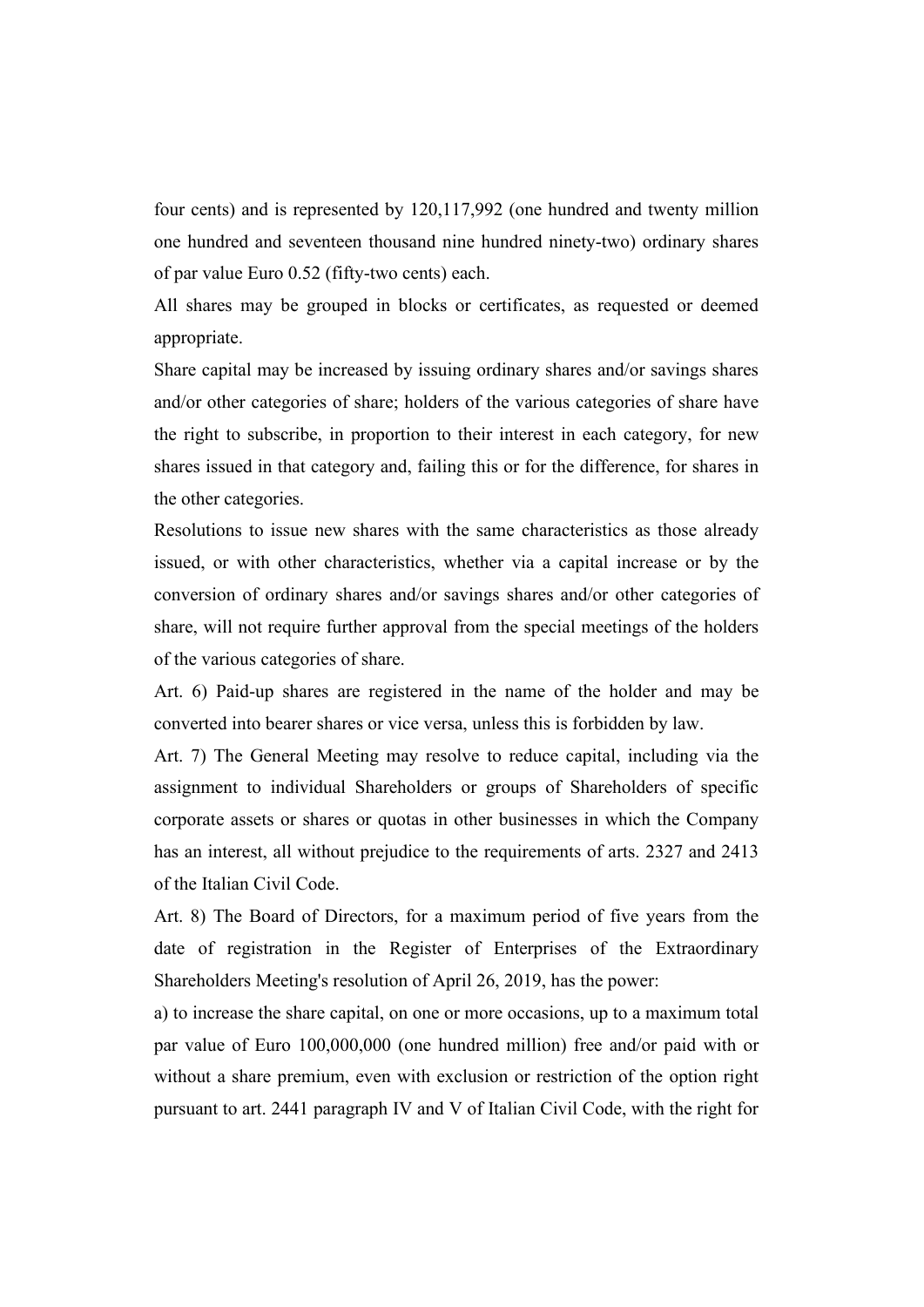directors to determine from time to time the category of shares, the issue price of shares (included eventual share premium), the enjoyment, the possible destination of share capital increase for the conversion of bonds, including those issued by third parties, both in Italy and abroad, or for warrants and to determine the equity reserves available to be allocated to capital and their amount. More generally, define the terms and conditions of the share capital increase;

b) to increase, on one or more occasions, the share capital by a maximum par value of Euro 5,200,000 (five million two hundred thousand), by issuing a maximum number of 10,000,000 shares with or without a share premium, including special categories of shares (preference, savings, with special benefits), to be offered for subscription pursuant to art. 2441 V and the last paragraph of the Italian Civil Code, to directors and employees of the Company and its subsidiaries, with the right for the Board to determine the issue price, the subscription requirements and limits on the availability of the shares and, in general the terms and conditions of the said subscription;

c) to issue, on one or more occasions, even with exclusion of the option right, and in this case in favour of institutional investors, bonds convertible into shares or carrying rights for the assignment of shares, in any currency, if allowed by law, with a corresponding increase of the share capital, up to a maximum amount of Euro  $\epsilon$  100,000,000 (one hundred million).

More generally, to define the terms and conditions of the bond issue and its regulation.

#### WITHDRAWAL

Art. 9) The withdrawal can be exercised by the persons having right in the circumstances permitted by law.

Those who will not participate in the approval of resolutions that extend the duration of the Company are, however, not entitled to withdraw.

Those who intend to exercise their right to withdraw must communicate this decision by registered letters with proof of receipt addressed to the Directors and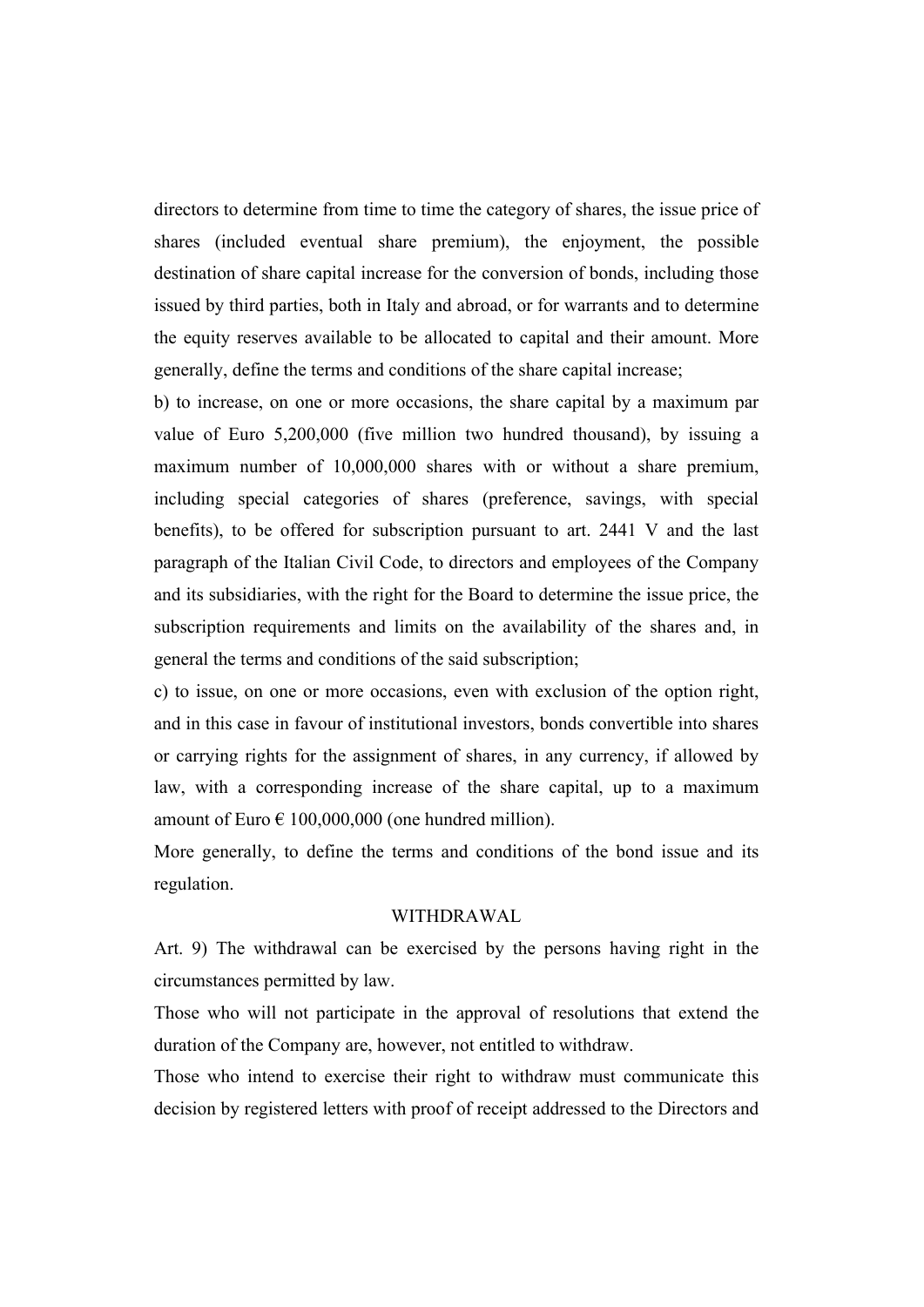the members of the Board of Statutory Auditors, and must deposit the shares affected by such withdrawal with an authorized intermediary, restricting them for such purpose.

The registered letters must be sent to all the above parties within 15 days of the date on which the Shareholders' resolution that justifies withdrawal is filed with Companies Register or, if the fact justifying withdrawal is not a Shareholders' resolution, within 30 days of the date in which the withdrawing person demonstrates that he becomes aware of such a fact. The Directors must record receipt of the communication of withdrawal in the Shareholders' register without delay.

The right to withdraw will become effective in relation to the Company on the fifteenth day following the date of receipt of the last of the registered letters with proof of receipt sent by the withdrawing person concerned in accordance with the third paragraph of this article, without prejudice to the provisions of art. 2437bis, final paragraph, of the Italian Civil Code.

# GENERAL MEETINGS

Art. 10) General meetings represent all the Shareholders and their resolutions, adopted in accordance with the law and these By-laws, bind all Shareholders, even if they were absent or dissenting.

General meetings are either ordinary or extraordinary, as defined by law.

General meetings either ordinary or extraordinary, in single notice if the Board of Directors recognizes the opportunity, is convened and resolve according to the law in the respect of the Procedure for related party transactions.

General Meetings may be convened in places other than the registered offices, on condition that they are held in Italy. An Ordinary Meeting must be called at least once each year within one hundred and twenty days of the end of the financial year or, in the circumstances identified by law, within one hundred and eighty days of the end of the financial year.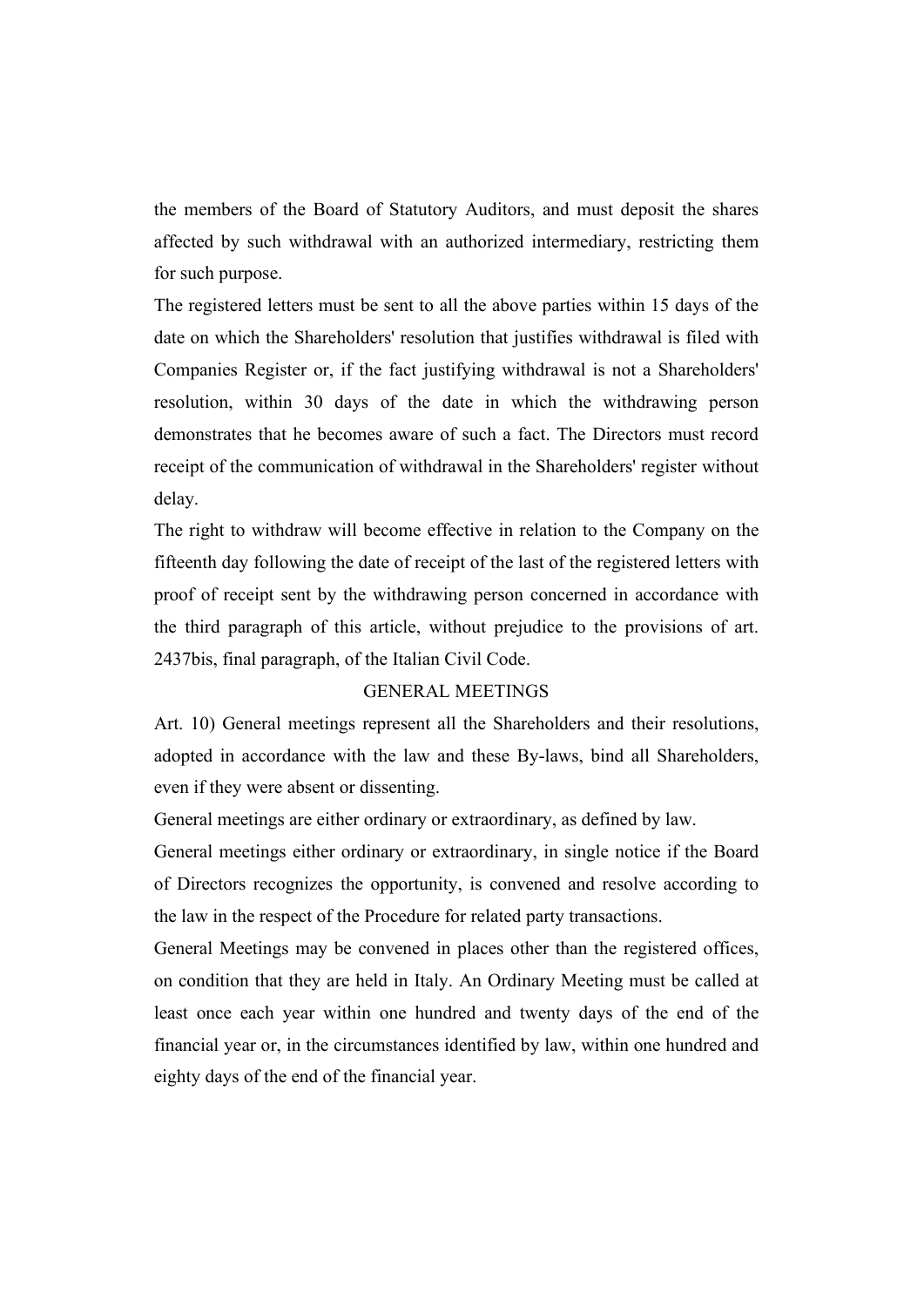Ordinary general meetings could adopt the resolutions requested by the Procedure for related party transactions.

Art. 11) Each share carries the right to one vote.

Art. 12) General meetings are called by the publication of a notice on the company's website and in the daily newspaper "La Repubblica", according to the terms and conditions required by the law in force.

Art. 13) The right to attend the General Meeting and the right to delegate are ruled by the enforceable law.

The proxy can be notified to the Company through PEC within the beginning of the General meeting, to the address that will be indicated in the notice of General meeting.

The participation in the General Meeting and the vote through electronic devices are allowed, when it is indicated in the notice with indication of the modalities and the requirements requested by the enforceable law.

The Chairman of the General Meeting is responsible for verifying the propriety of proxies and the attendance rights of those present.

Art. 14) General Meetings are usually chaired by the Chairman of the Board of Directors or, in the event of absence, in order, by the Deputy Chairman or the Managing Director or, failing this last person, by the person appointed by the General Meeting.

The Chairman is assisted by a Secretary, who is the Secretary to the Board of Directors or, if absent, by the person appointed by the Shareholders in General Meeting.

Art. 15) The rules for the proper calling of General Meetings and the validity of the ordinary and extraordinary resolutions adopted, whether in first or subsequent callings, are set down in current legislation.

Art. 16) Resolutions adopted at General Meetings are evidenced in minutes signed by the Chairman and the Secretary.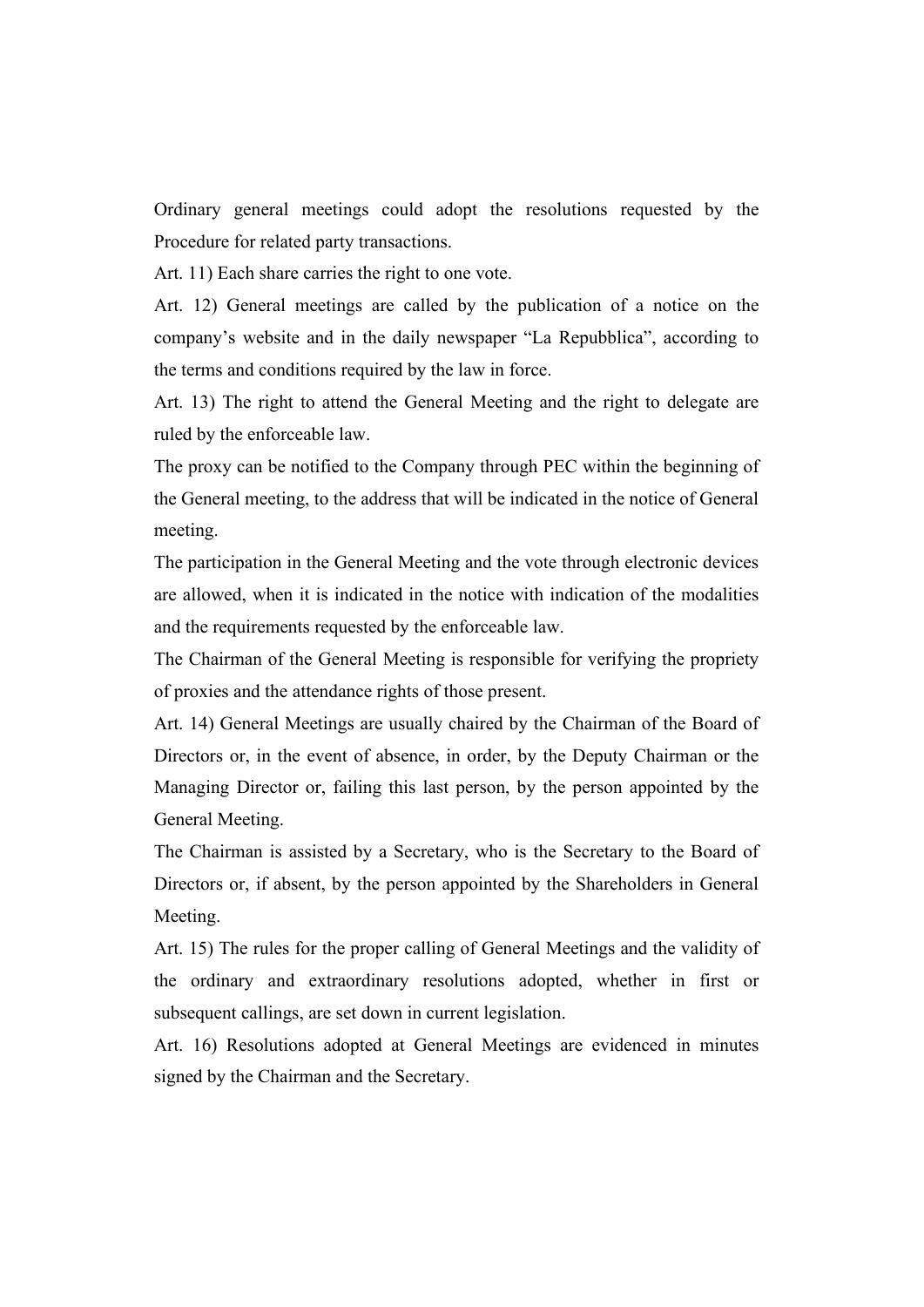When required by law or deemed appropriate by the Chairman, the minutes will be taken by a Public Notary who will also act as Secretary.

## ADMINISTRATION

Art. 17) The Company is administered by a Board of Directors comprised of between five and fifteen members, even not necessarily shareholders. They are appointed by the General Meeting of Shareholders for a fixed term which may not exceed three years, and are eligible for re-election.

The General Meeting also determines the number of Board members, which remains fixed unless altered by further deliberation of the Meeting.

Minority Shareholders have the right to appoint one member of the Board of Directors.

The Board members are appointed by the General Meeting from lists presented by the Shareholders. Candidates are listed in numerical order. The lists, signed by the presenting Shareholders, must be filed according to the terms and conditions required by the enforceable law.

List may only be presented by Shareholders who, either individually or jointly with others, hold shares that represent at least a fortieth of the share capital, or a different percentage laid down by the law or regulations. Proof of ownership of the required number of shares must be presented according to the terms and conditions required by the enforceable law.

Lists which include a number of candidates equal to or higher than three must include candidates belonging to both genders, in at least the proportion specified in current legislation on the subject of gender balancing.

Lists which fail to comply with the above rules shall be considered inadmissible. No Shareholder may present or contribute to the presentation of more than one list, even via an intermediary or trustee. Shareholders subject to the same control pursuant to art. 93 of the Consolidated Securities Act or belonging to the same voting syndicate may present or contribute to the presentation of only one list. Each Shareholder can vote for just one list.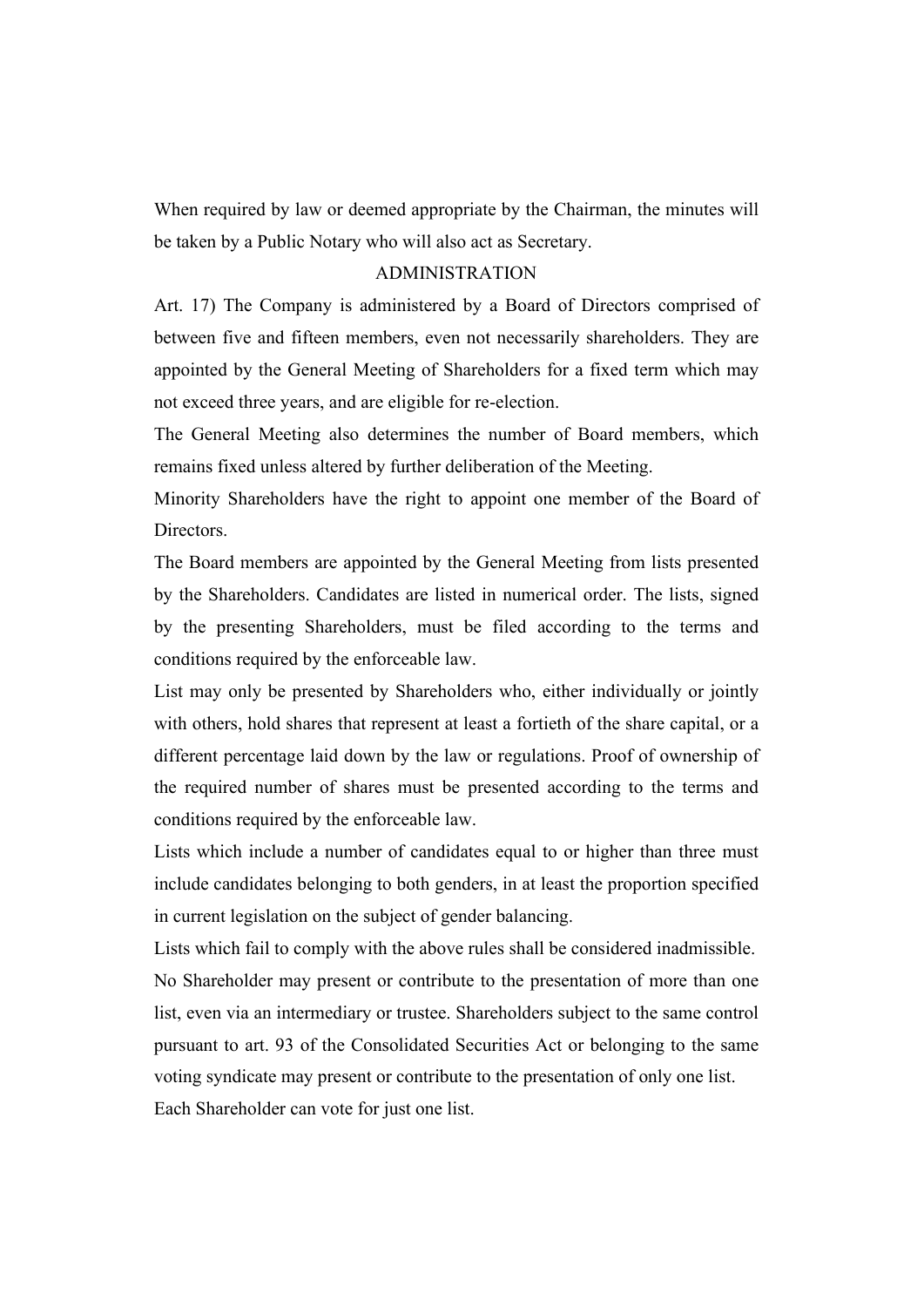Each candidate may stand in one list only, on pain of disqualification.

Each list filed by the required date must be accompanied by statements from each candidate accepting their nomination and declaring, under their own responsibility, that there are no reason of ineligibility or incompatibility regarding their candidature and that they meet the requirements laid down in the law

and current regulations for the position of Board member. Candidates must also provide a curriculum vitae describing their personal and professional qualifications specifying any position as director or statutory auditor they might hold in other companies and whether they satisfy the requirements for the position of independent director under the law and current regulations.

Incompleteness or irregularity of any candidature shall mean disqualification of the candidate's name from the voting list.

For the nomination to go forward, the lists presented and submitted for voting must obtain at least half the percentage of votes required under this Article for the presentation of the lists themselves. Lists which do not meet this condition shall be considered null and void.

Members of the Board of Directors are elected as follows:

a) from the list which obtained the highest number of votes during the Meeting, as many directors as required to make up the Board minus one are taken in the numerical order in which they were listed;

b) from the list which obtained the second highest number of votes during the Meeting, and which is unconnected in any way, even indirectly, with the shareholders who presented or voted for the first list, the candidate at the top of this second list is nominated as the final board member.

When application of the procedure described in a) and b) above does not give the gender balance required by current legislation, the last director elected from the list that obtained the most votes belonging to the most represented gender shall lapse and shall be replaced by the first candidate not elected from the same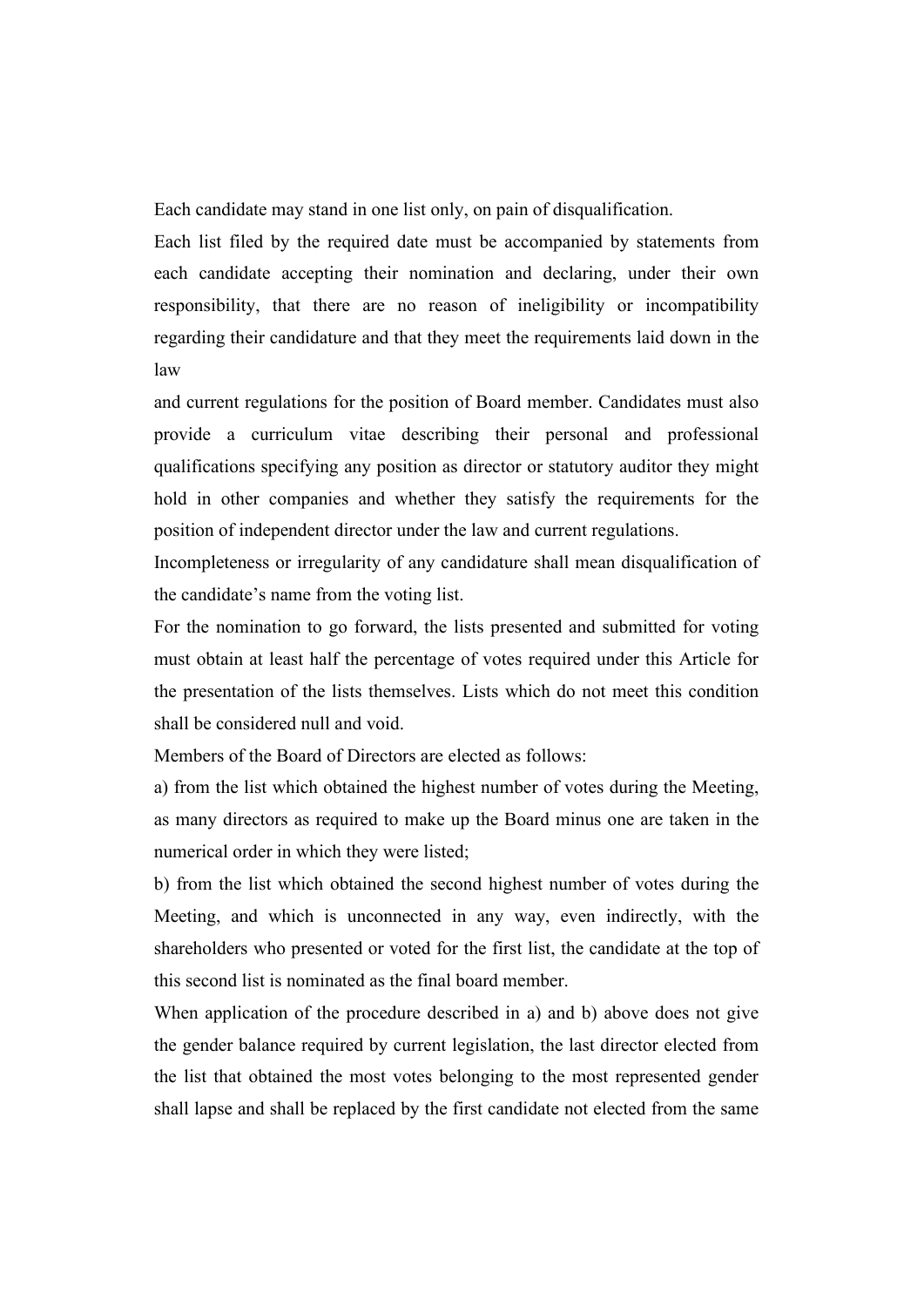list belonging to the less represented gender. Otherwise, the Shareholders' Meeting shall make up the number of the administrative body with the majorities required by law, ensuring compliance with the terms of the law.

All elected Directors must meet the criteria of respectability and professional conduct laid down in the current regulations. Failure to meet these criteria will mean disqualification from the position.

If only one list is presented or admitted, all Directors are appointed from that list.

If no list is presented or the number of Directors appointed is smaller than the minimum required by the Shareholders, the General Meeting must be reconvened to elect a full Board of Directors.

If as a result of resignations or for other reasons one or more Directors ceases to serve, they are replaced in accordance with art. 2386 of the Civil Code, in compliance with the applicable requisites.

Art. 18) The Board of Directors appoints a Chairman from among its members; it may also appoint a Deputy Chairman who replaces the Chairman in the event of absence or impediment.

The Board may appoint a Secretary who need not be a Director.

Art. 19) The Board meets at the registered offices or elsewhere when called by the Chairman or his

deputy; meetings are usually held every three months and, in any event, whenever necessary in the interests of the Company or when requested by two **Directors** 

Board meetings may also be called by the Board of Statutory Auditors or by at least one of its members, after informing the Chairman of the Board of Directors. Meetings are called by registered letter, telegram, fax or e-mail received at least five days prior to the date fixed for the meeting or, in urgent cases, at least one day beforehand.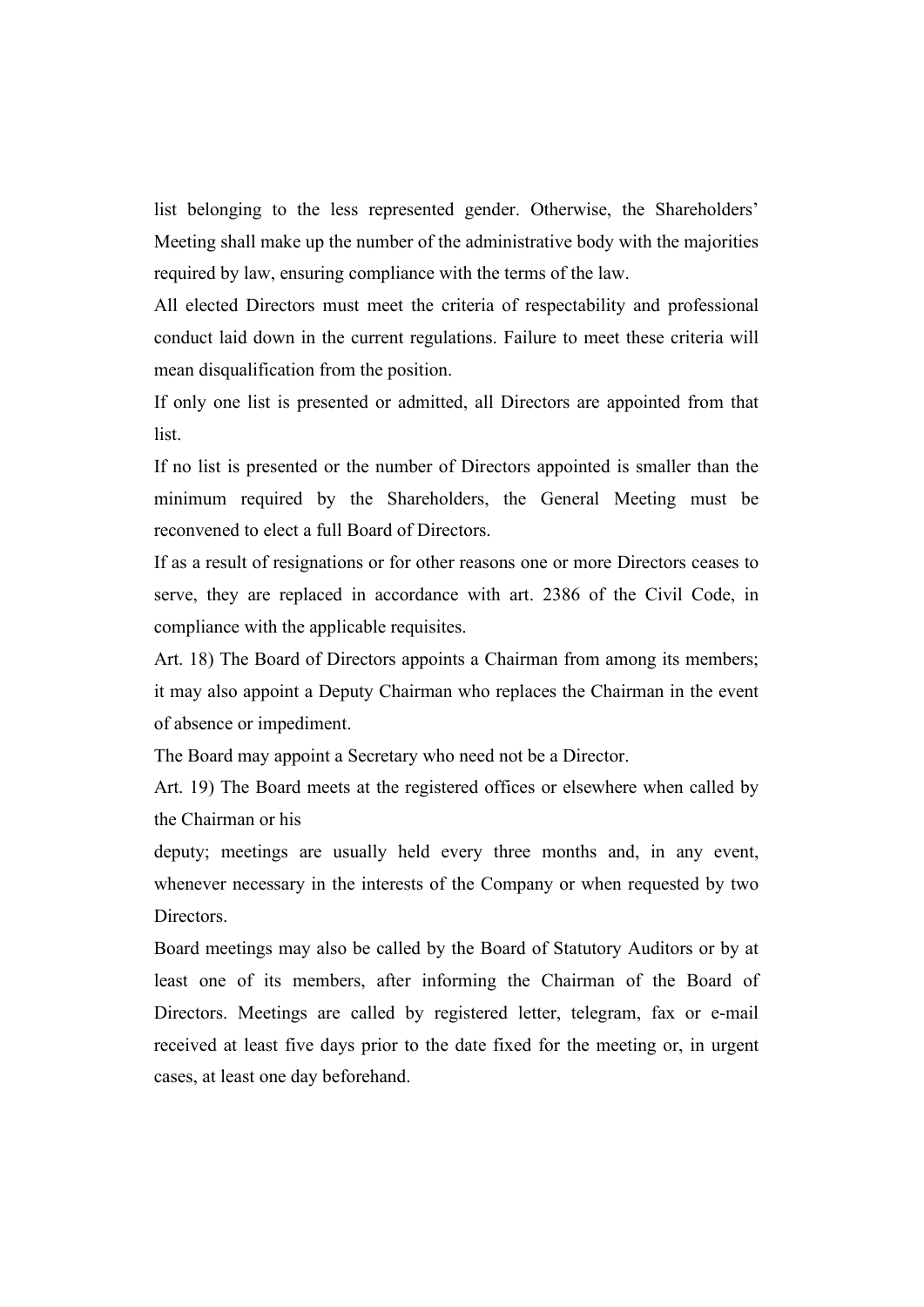Board meetings and their resolutions remain valid when held by telephone or videoconference call, even without formal convocation, provided they are attended by a majority of the current Directors and Acting Statutory Auditors, all those having rights to participate having been informed in advance of the meeting and sufficiently informed on the matters for discussion.

Art. 20) Resolutions adopted by the Board of Directors are valid if a majority of the current members are present. Resolutions are adopted by a majority vote of those present in the respect of the Procedure for related party transactions. In the case of a tie, the vote of the Chairman or the chairman of the meeting shall prevail.

Meetings of the Board of Directors may be held by telephone conference call on condition that all the participants can be identified and that they are able to follow the proceedings, take part in real time in discussions about the matters on the agenda, and receive, transmit or examine documentation.

In such circumstances, the meeting is deemed to be held at the location where both the Chairman and the Secretary are present. The Secretary prepares the minutes which are then signed by both of them.

Art. 21) The Directors report to the Board of Directors and the Board of Statutory Auditors on a timely basis about their activities and the principal transactions carried out by the Company, as required by law.

Such reports are made verbally at least every quarter during Board or Executive Committee meetings, or by written and/or verbal and/or telephone communications to the Chairman of the Board of Statutory Auditors, if particular requirements for timeliness make this preferable.

The Directors must inform the other Directors and the Board of Statutory Auditors of all interests they may have in a given transaction, whether personally or on behalf of third parties, as required by current legislation.

Art. 22) The members of the Board of Directors are entitled to reimbursement for the expenses incurred in the performance of their duties.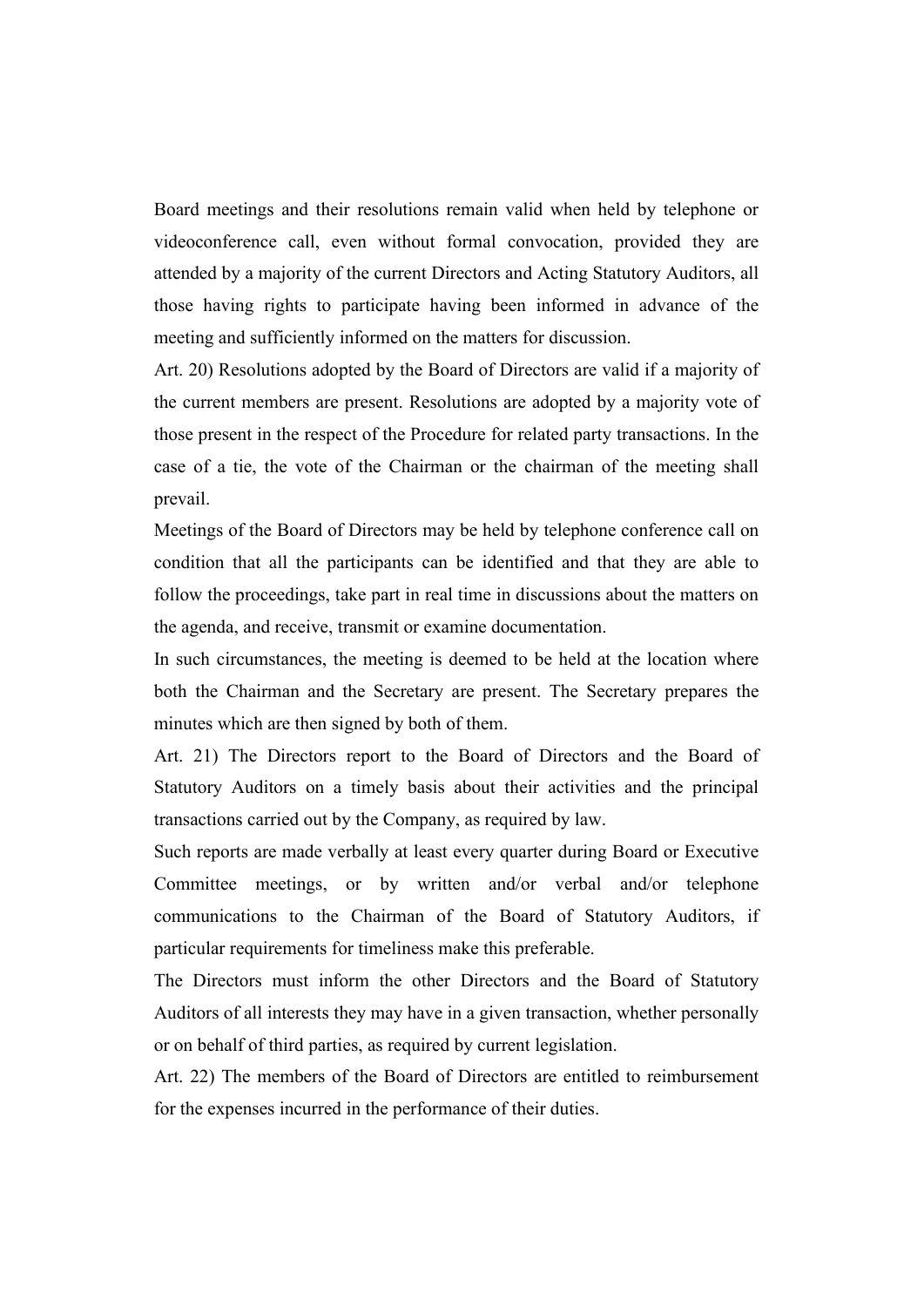The Shareholders in General Meeting can also establish an annual fee for the Directors and, if deemed appropriate, allocate them a share of net income.

The remuneration of Directors who perform special duties is established by the Board of Directors, having heard the opinion of the Board of Statutory Auditors.

Art. 23) The Board of Directors exercises the widest powers of ordinary and extraordinary administration, without any exceptions, and has the power to perform all the acts deemed appropriate in carrying out all the activities comprising or instrumental to the achievement of the corporate objects, except for those powers which the law or these By-laws reserve specifically for the Shareholders in General Meeting.

Accordingly, the Board of Directors may resolve to reduce share capital in the case of withdrawal by Shareholders, to amend the By-laws in order to comply with compulsory legislation, to transfer the registered offices within Italy, and to absorb subsidiaries that are wholly owned or whose capital is at least 90% owned, in compliance with arts. 2505 and 2505bis of the Italian Civil Code.

Art. 24) The Board of Directors may appoint one or more Managing Directors from among its number and, within the requirements of law, determine their duties and emoluments.

The Board may also appoint an Executive Committee comprising a number of its members and, within the requirements of law, determine its functions. Unless otherwise established at the time of appointment, the activities of the Executive Committee are governed by the regulations applying to the Board of Directors. The Board of Directors may appoint general managers, providing they satisfy the legal criteria of respectability, who may also be members of the Board. Failure to meet the criteria of respectability will mean disqualification from the post. The Board may also appoint special representatives to carry out specific duties or categories of duty.

The Board may create from within its membership advisory and working committees on specific issues, and determine their scope and powers.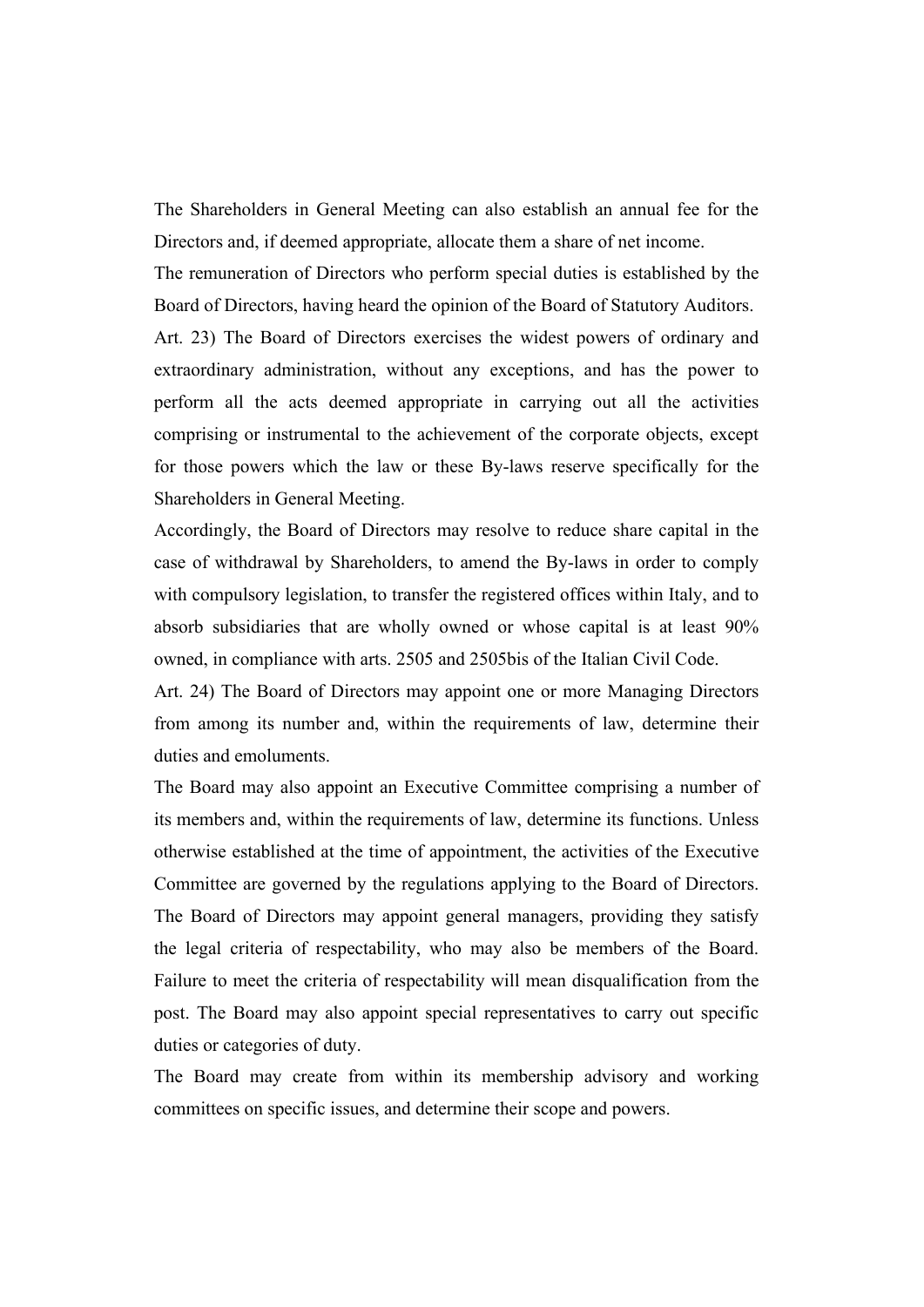The Board of Directors, on the proposal of the Managing Director and in concert with the Chairman, subject to the opinion of the Board of Statutory Auditors, appoints the manager charged with preparing the company accounts, who must have adequate accounting and financial experience.

The Board of Directors must also ensure that the manager charged with preparing the company accounts has the powers and means necessary to carry out these duties and equally ensure effective observance of the proper administrative and accounting procedures.

## LEGAL REPRESENTATIVE

Art. 25) The legal representative of the Company in dealings with third parties and in judgement at all levels is the Chairman of the Board of Directors and, separately, the Deputy Chairman, the Managing Directors and the General Managers, to the extent of the powers conferred on them.

## BOARD OF STATUTORY AUDITORS

Art. 26) The Board of Statutory Auditors comprises three acting members and three alternate members who remain in office for three years and are eligible for re-election. The minority shareholders are entitled to elect one acting auditor and one alternate auditor.

Members of the Board of Statutory Auditors are appointed by the Shareholders' Meeting from lists presented by the Shareholders. Each list comprises two sections: one for candidates for the position of acting auditor and the other for candidates for the position of alternate auditor. Candidates are listed in numerical order. Lists which include a number of candidates equal to or higher than three must include in each section candidates belonging to both genders.

The lists, signed by the presenting Shareholders, must be filed according to the terms and conditions required by the enforceable law.

Lists may only be presented by Shareholders who, either individually or jointly with others, hold shares that represent at least 2.5% (two point five percent) of the share capital or a different percentage laid down by the law or regulations.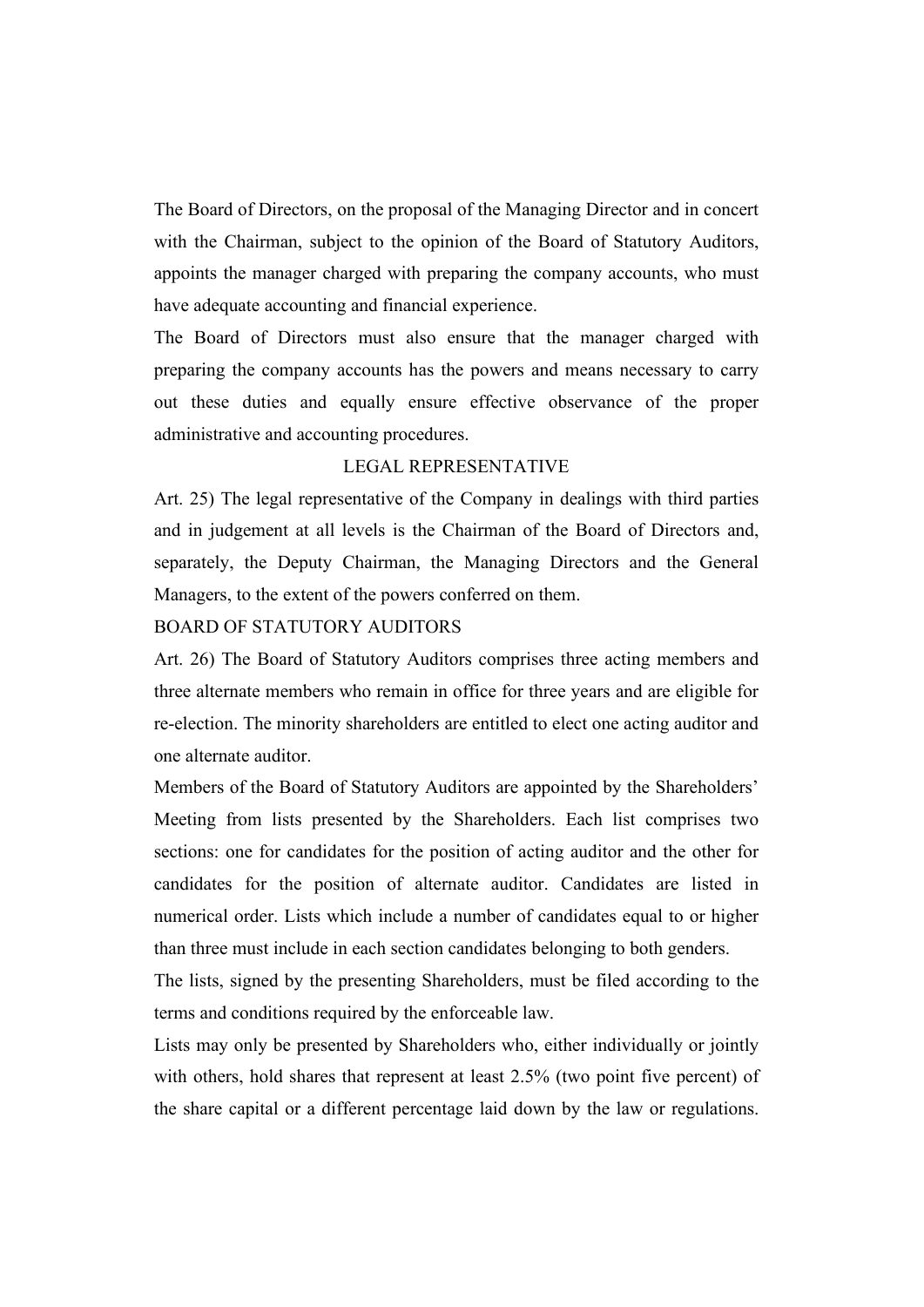Proof of ownership of the required number of shares must be presented according to the terms and conditions required by enforceable law.

Lists which do not comply with the above rules shall be considered null and void.

No Shareholder, either individually or jointly, may present more than one list, even via an intermediary or trustee; Shareholders subject to the same control pursuant to art. 93 of the Consolidated Securities Act or belonging to the same voting syndicate may present or contribute to the presentation of only one list. Each Shareholder can vote for just one list.

Each candidate may stand in one list only, on pain of disqualification.

Lists cannot include candidates who already hold office as acting auditors in another five companies or entities listed on a regulated market registered pursuant to arts. 63 and 67 of Legislative Decree no. 58/1998, or candidates who do not meet the requirements of respectability, professional and independence or who exceed the limit to the number of positions held as laid down by law or regulations.

Each list filed by the above indicated term must be accompanied by statements from each candidate accepting their nomination and declaring, under their own responsibility, that there are no incompatibilities or reasons for which they cannot be elected and that they meet the requirements laid down by law and the applicable regulations for members of the Board of Statutory Auditors.

Candidates must also provide a curriculum vitae describing their personal and professional

qualifications specifying any administrative or management positions they might hold in other companies.

Incompleteness or irregularity of any candidature shall mean disqualification of the candidate's name from the voting list.

Members of the Board of Statutory Auditors are elected as follows: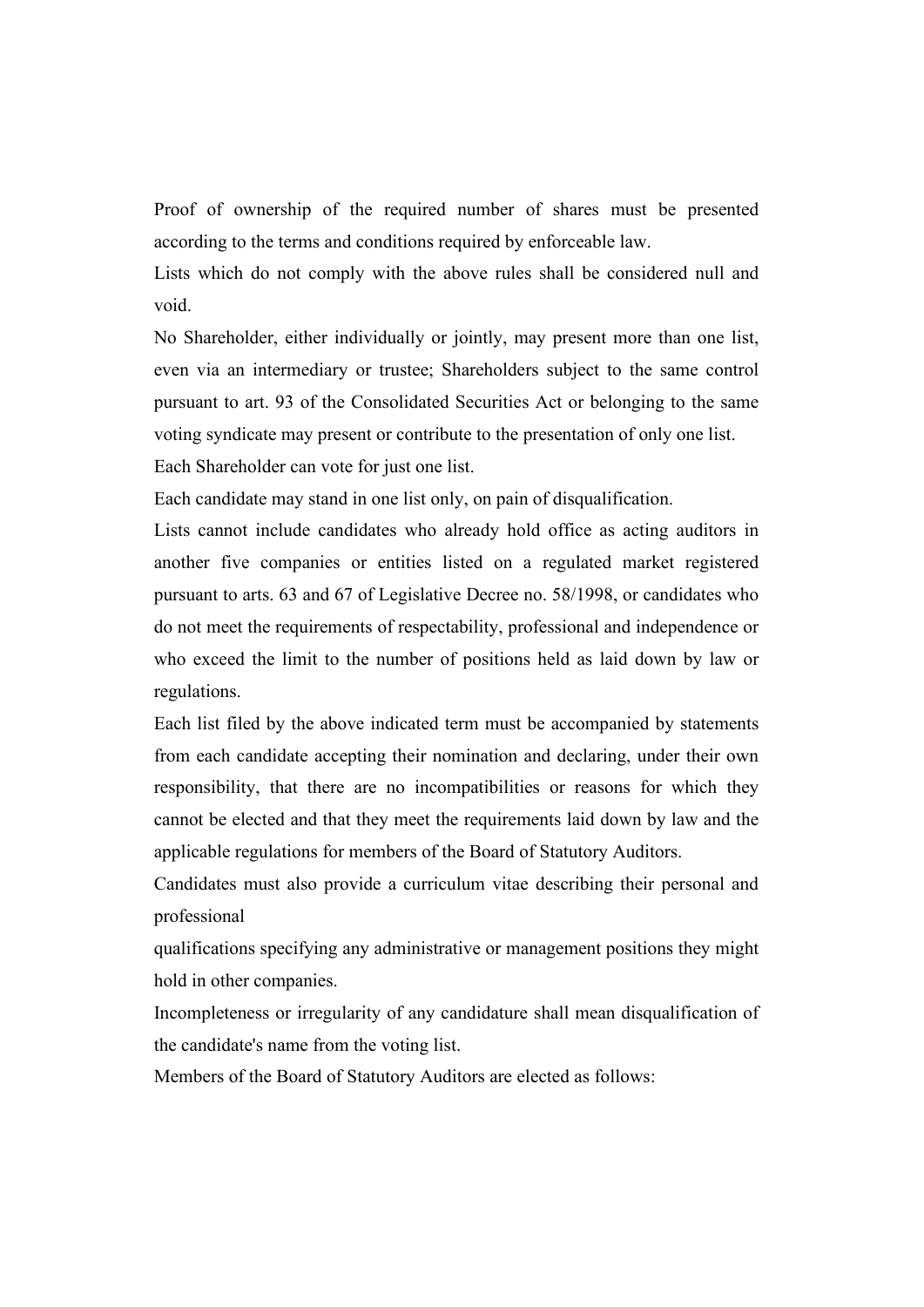1. from the list which obtained the highest number of votes during the Meeting, two acting members and two alternate members are taken, in the numerical order in which they were listed in the sections concerned;

2. from the minority shareholders' list represented by the list which obtained the second highest number of votes during the Meeting, and which is unconnected in any way, even indirectly, with the shareholders who presented or voted for the first list, the remaining acting member and remaining alternate member are taken in the numerical order in which they were listed in the sections concerned;

3. if only one list is presented, all of the acting and alternate auditors are taken from that list.

When application of the procedure described in 1), 2) and 3) above does not give the gender balance required by current legislation, the last person elected from the section of the list that obtained the most votes belonging to the most represented gender shall lapse and shall be replaced by the first candidate not elected from the same list and the same section belonging to the least represented gender. Otherwise, the Shareholders' meeting shall make up the number of the Board of Statutory Auditors with the majorities required by law, ensuring that the requirement is complied with.

The candidate on the minority shareholders' list which obtained the highest number of votes is appointed as Chairman of the Board of Statutory Auditors. If only one list is presented, the first candidate for Auditor on the list is appointed as Chairman of the Board of Statutory Auditors.

The appointment of auditors lapses if they no longer meet the requirements laid down in current regulations and the By-laws.

If an acting auditor is replaced, the alternate auditor is taken from the list of the person replaced thus ensuring the compliance with legal requirements including those relating to gender balance.

The meetings of the Board of Statutory Auditors may be held by any means of telecommunication on the following conditions: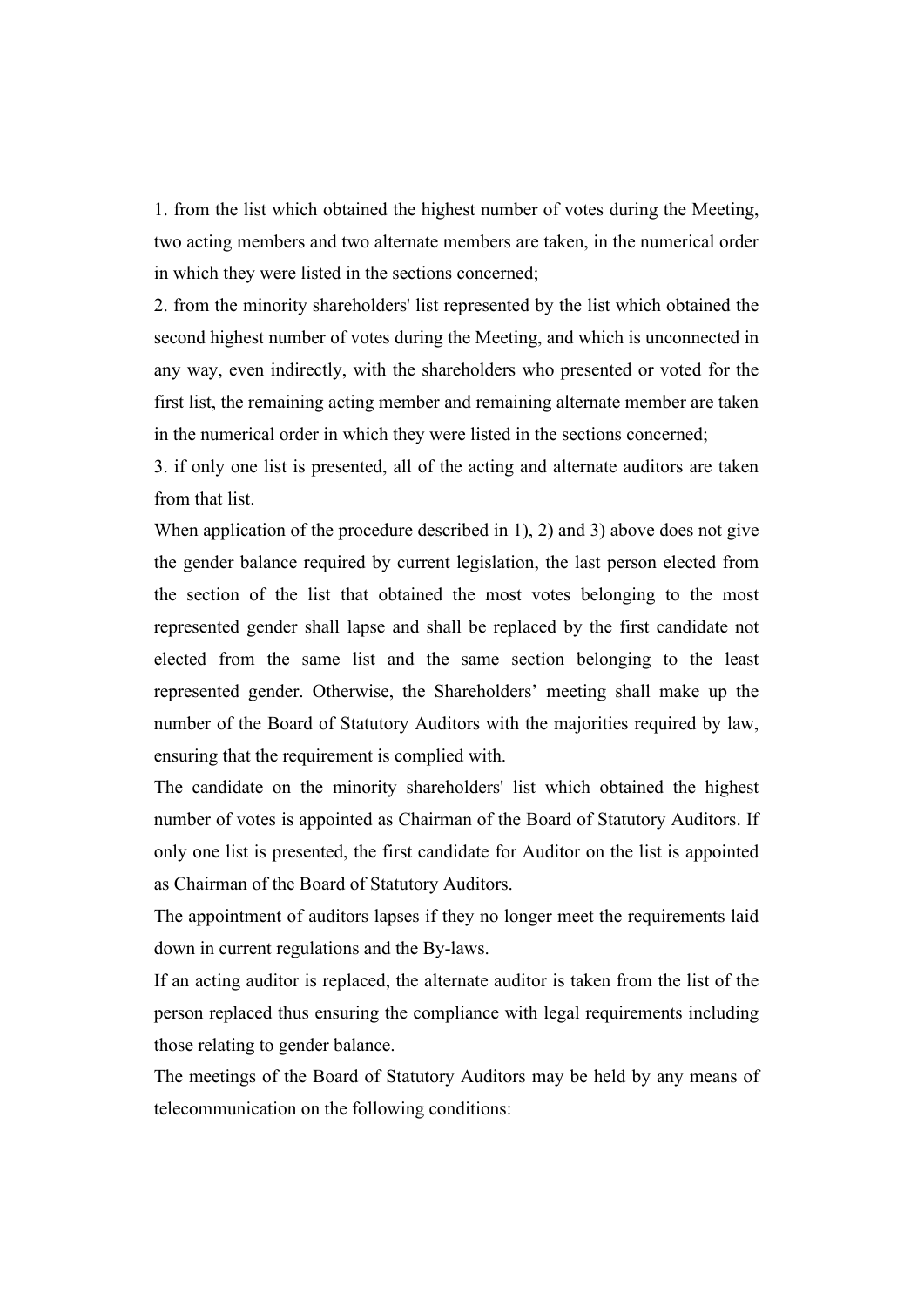a) the participants are able to examine, receive and transmit all the necessary documentation;

b) the participants are able to take part in the discussions in real time, in accordance with normal board practice.

Meetings are held at the place where they are convened, where the Chairman must be present.

The Board of Statutory Auditors may, on prior communication to the Chairman, call a General Meeting, a meeting of the Board of Directors or of the Executive Committee. Powers to call a meeting of the Board of Directors or Executive Committee may be exercised individually by each member of the Board of Statutory Auditors; a General Meeting may be called by at least two members of the Board of Statutory Auditors.

## AUDIT OF ACCOUNTS

Art. 27) Audit of accounts is carried out as required by current legislation.

## FINANCIAL STATEMENTS AND NET INCOME

Art. 28) The accounting reference date is December 31 (thirty-one) of each year. At the end of each financial year, the Board of Directors prepares the financial statements in accordance with current legislation.

Art. 29) The net income reported in the properly approved financial statements will be allocated on the following basis:

- 5% to the legal reserve until this represents one-fifth of share capital;

- the remainder as the remuneration of capital, unless the General Meeting decides to make other allocations, provisions or retentions, including the partial allocation referred to in art. 22 of these By-laws.

Art. 30) The Board of Directors has the power to declare interim dividends to the extent and in the form permitted by current legislation.